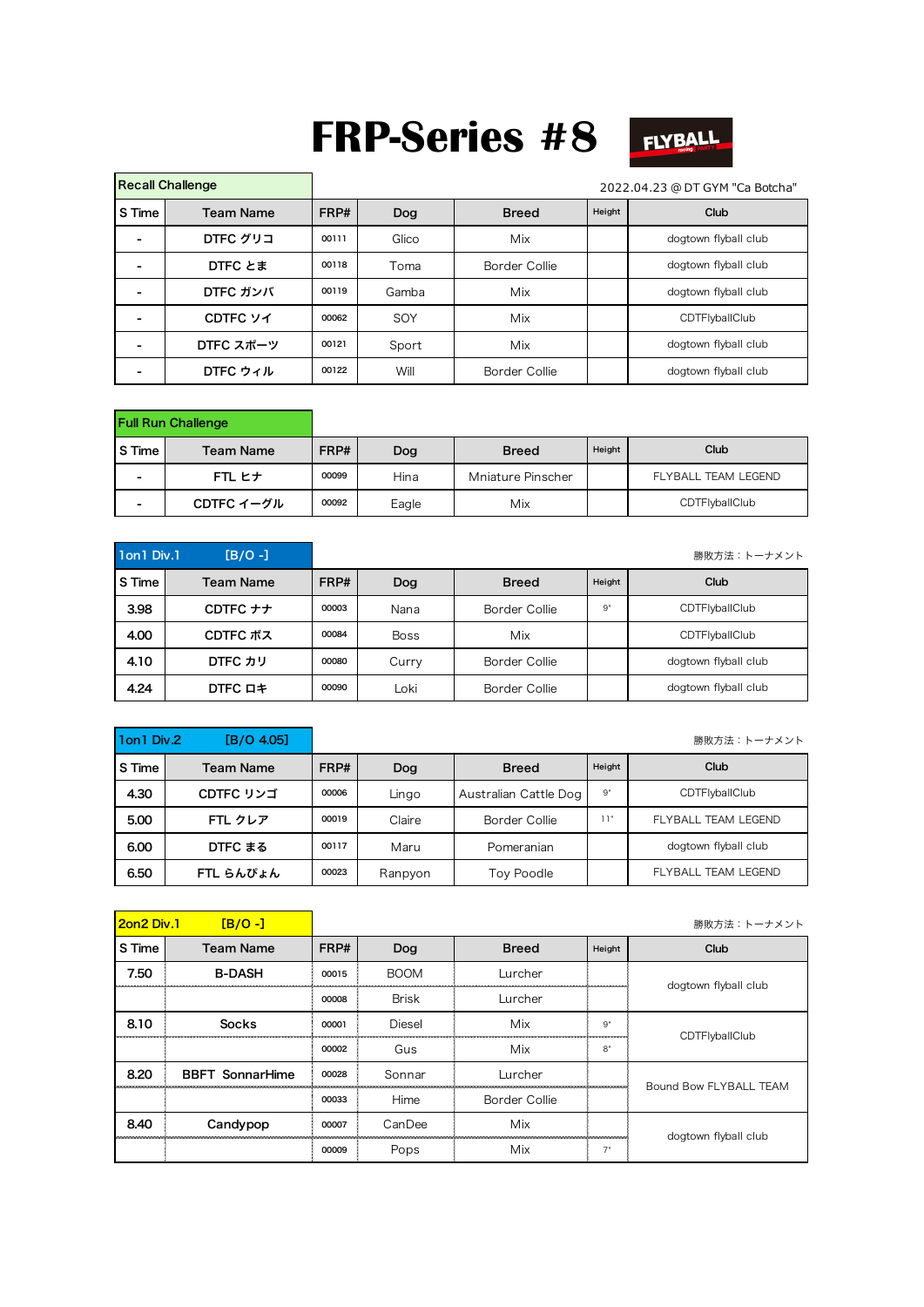| 2.on2 Div | [B/O 7.90]         |       |             |                         |        | 勝敗方法:トーナメント          |
|-----------|--------------------|-------|-------------|-------------------------|--------|----------------------|
| S Time    | <b>Team Name</b>   | FRP#  | Dog         | <b>Breed</b>            | Height | Club                 |
| 8.40      | Ramble Racer's     | 00020 | Katana      | Lurcher                 |        | FB Ramble            |
|           |                    | 00091 | unicorn     | Border Collie           | 9"     |                      |
| 8.40      | 4Paws              | 00044 | Yona        | Border Collie           |        | dogtown flyball club |
|           |                    | 00048 | Lapis       | Mix                     |        |                      |
| 9.29      | <b>YY Brothers</b> | 00049 | Yukon       | Mix                     |        | dogtown flyball club |
|           |                    | 00050 | Yoyo        | Mix                     |        |                      |
| 9.50      | Seven one          | 00022 | Leun        | <b>Brittany Spaniel</b> |        | FLYBALL TEAM LEGEND  |
|           |                    | 00026 | <b>NANA</b> | Australian Shepherd     | 11"    |                      |

| [B/O 9.30]<br>2on2 Div.3 |                     |       |                     |                         |             | 勝敗方法:リーグ               |  |
|--------------------------|---------------------|-------|---------------------|-------------------------|-------------|------------------------|--|
| S Time                   | <b>Team Name</b>    | FRP#  | <b>Breed</b><br>Dog |                         | Height      | Club                   |  |
| 9.80                     | Charmy green        | 00011 | LANCER              | Mix                     | $8^{\circ}$ | FLYBALL TEAM LEGEND    |  |
|                          |                     | 00018 | Canon               | <b>Brittany Spaniel</b> |             |                        |  |
| 10.5                     | <b>BBFT SonyWan</b> | 00027 | Sony                | Whippet                 |             | Bound Bow FLYBALL TEAM |  |
|                          |                     | 00038 | Wanjiro             | Miniature Schnauzer     |             |                        |  |
| 12.0                     | Z to A              | 00030 | ZUNDA               | Shih Tzu                | 6           | CDTFlyballClub         |  |
|                          |                     | 00024 | Alba                | <b>Brittany Spaniel</b> | 11"         |                        |  |